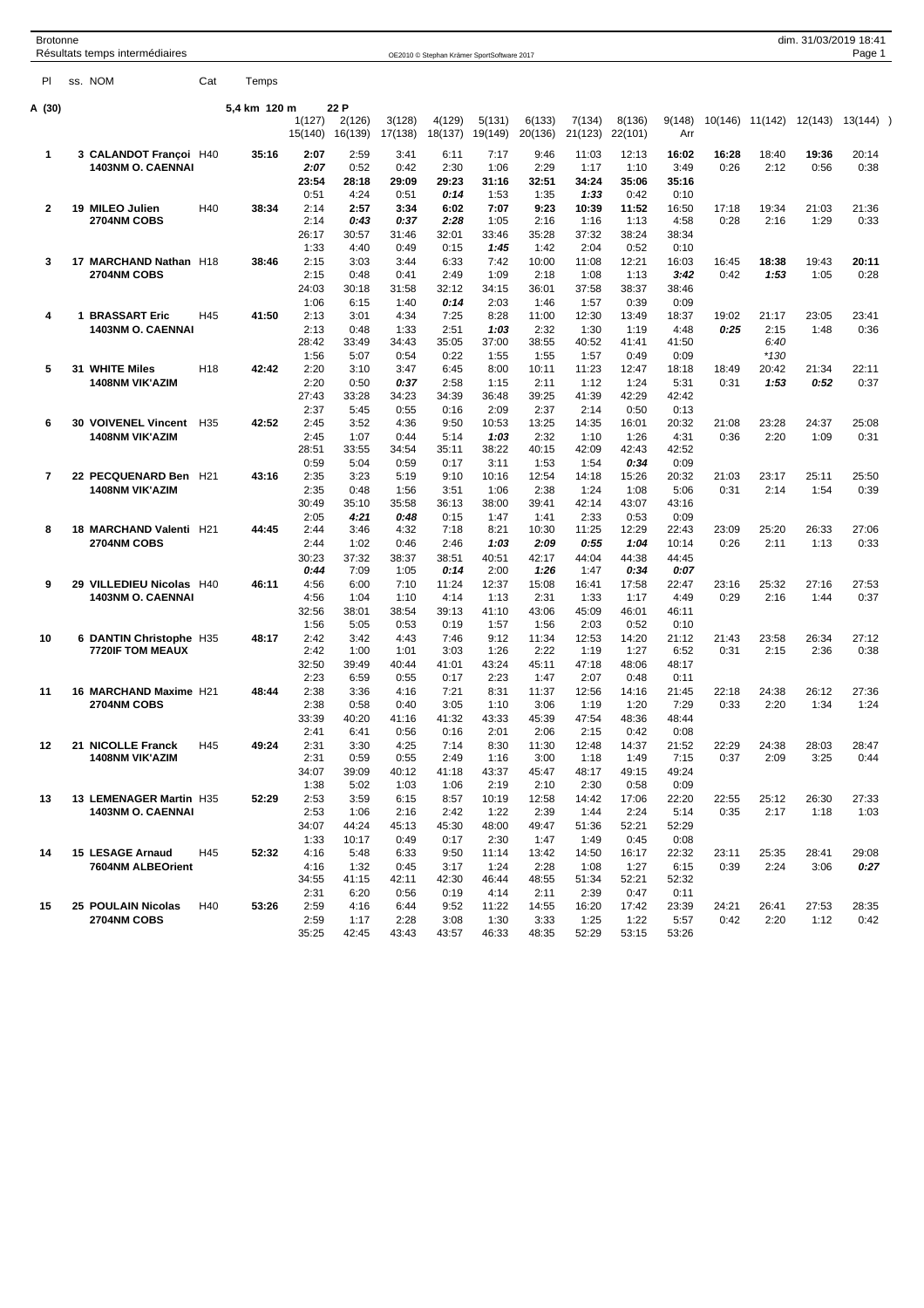| <b>Brotonne</b> |                                              |                 |              |                   |                           |                   |                                            |                   |                   |                   |                   |                 |               |               | dim. 31/03/2019 18:41             |               |  |
|-----------------|----------------------------------------------|-----------------|--------------|-------------------|---------------------------|-------------------|--------------------------------------------|-------------------|-------------------|-------------------|-------------------|-----------------|---------------|---------------|-----------------------------------|---------------|--|
|                 | Résultats temps intermédiaires<br>ss. NOM    |                 |              |                   |                           |                   | OE2010 © Stephan Krämer SportSoftware 2017 |                   |                   |                   |                   |                 |               |               |                                   | Page 2        |  |
| PI              |                                              | Cat             | Temps        |                   |                           |                   |                                            |                   |                   |                   |                   |                 |               |               |                                   |               |  |
| A (30)          |                                              |                 | 5,4 km 120 m |                   | 22 P                      | (suite)           |                                            |                   |                   |                   |                   |                 |               |               |                                   |               |  |
|                 |                                              |                 |              | 1(127)<br>15(140) | 2(126)<br>16(139)         | 3(128)<br>17(138) | 4(129)<br>18(137)                          | 5(131)<br>19(149) | 6(133)<br>20(136) | 7(134)<br>21(123) | 8(136)<br>22(101) | 9(148)<br>Arr   | 10(146)       | 11(142)       | 12(143)                           | $13(144)$ )   |  |
| 21              | 26 RIBEIRO Michel                            | H45             | 1:01:32      | 3:46              | 4:53                      | 6:18              | 10:08                                      | 11:29             | 15:45             | 17:01             | 18:33             | 26:58           | 28:16         | 31:08         | 33:34                             | 34:26         |  |
|                 | 2704NM COBS                                  |                 |              | 3:46              | 1:07                      | 1:25              | 3:50                                       | 1:21              | 4:16              | 1:16              | 1:32              | 8:25            | 1:18          | 2:52          | 2:26                              | 0:52          |  |
|                 |                                              |                 |              | 43:02<br>2:21     | 49:58<br>6:56             | 51:02<br>1:04     | 51:30<br>0:28                              | 55:02<br>3:32     | 57:24<br>2:22     | 1:00:27<br>3:03   | 1:01:19<br>0:52   | 1:01:32<br>0:13 |               |               |                                   |               |  |
| 22              | 9 GRASLAND Nicolas                           | H <sub>35</sub> | 1:02:26      | 2:29              | 3:30                      | 5:08              | 8:22                                       | 9:38              | 12:22             | 13:55             | 15:23             | 20:48           | 21:24         | 24:41         | 27:51                             | 28:39         |  |
|                 | <b>1403NM O. CAENNAI</b>                     |                 |              | 2:29              | 1:01                      | 1:38              | 3:14                                       | 1:16              | 2:44              | 1:33              | 1:28              | 5:25            | 0:36          | 3:17          | 3:10                              | 0:48          |  |
|                 |                                              |                 |              | 41:10<br>7:06     | 48:18<br>7:08             | 49:18<br>1:00     | 49:40<br>0:22                              | 51:59<br>2:19     | 54:48<br>2:49     | 1:01:26<br>6:38   | 1:02:14<br>0:48   | 1:02:26<br>0:12 |               |               |                                   |               |  |
| 23              | <b>4 CONSTANT Nicolas</b>                    | H40             | 1:04:40      | 2:59              | 4:28                      | 8:16              | 11:40                                      | 13:06             | 15:58             | 17:29             | 19:28             | 28:40           | 29:53         | 32:28         | 35:41                             | 36:24         |  |
|                 | 9109IF COPS 91                               |                 |              | 2:59              | 1:29                      | 3:48              | 3:24                                       | 1:26              | 2:52              | 1:31              | 1:59              | 9:12            | 1:13          | 2:35          | 3:13                              | 0:43          |  |
|                 |                                              |                 |              | 44:51<br>2:35     | 53:51<br>9:00             | 54:53<br>1:02     | 55:12<br>0:19                              | 57:58<br>2:46     | 1:00:51<br>2:53   | 1:03:32<br>2:41   | 1:04:30<br>0:58   | 1:04:40<br>0:10 |               |               |                                   |               |  |
| 24              | 2 BRIERE Xavier                              | H40             | 1:07:47      | 3:43              | 5:04                      | 6:31              | 11:17                                      | 13:12             | 16:36             | 18:25             | 20:34             | 31:19           | 32:19         | 35:20         | 37:30                             | 38:36         |  |
|                 | 2704NM COBS                                  |                 |              | 3:43              | 1:21                      | 1:27              | 4:46                                       | 1:55              | 3:24              | 1:49              | 2:09              | 10:45           | 1:00          | 3:01          | 2:10                              | 1:06          |  |
|                 |                                              |                 |              | 47:20<br>3:47     | 55:31<br>8:11             | 57:05<br>1:34     | 57:31<br>0:26                              | 1:00:49<br>3:18   | 1:03:28<br>2:39   | 1:06:27<br>2:59   | 1:07:34<br>1:07   | 1:07:47<br>0:13 |               |               |                                   |               |  |
| 25              | 106 MABIRE Jean Baptis H35                   |                 | 1:09:25      | 3:03              | 4:22                      | 5:43              | 9:12                                       | 11:11             | 14:31             | 16:17             | 18:47             | 25:49           | 26:48         | 30:05         | 31:49                             | 34:52         |  |
|                 | 7604NM ALBEOrient                            |                 |              | 3:03              | 1:19                      | 1:21              | 3:29                                       | 1:59              | 3:20              | 1:46              | 2:30              | 7:02            | 0:59          | 3:17          | 1:44                              | 3:03          |  |
|                 |                                              |                 |              | 45:15<br>4:16     | 57:53<br>12:38            | 58:57<br>1:04     | 59:30<br>0:33                              | 1:02:31<br>3:01   | 1:04:58<br>2:27   | 1:08:05<br>3:07   | 1:09:09<br>1:04   | 1:09:25<br>0:16 |               |               |                                   |               |  |
| 26              | 23 PHILIPPE Quentin                          | H <sub>18</sub> | 1:09:44      | 4:14              | 5:49                      | 7:24              | 11:24                                      | 12:58             | 16:50             | 18:20             | 20:23             | 32:07           | 33:47         | 38:05         | 40:15                             | 40:56         |  |
|                 | 7604NM ALBEOrient                            |                 |              | 4:14              | 1:35                      | 1:35              | 4:00                                       | 1:34              | 3:52              | 1:30              | 2:03              | 11:44           | 1:40          | 4:18          | 2:10                              | 0:41          |  |
|                 |                                              |                 |              | 49:40<br>1:58     | 57:23<br>7:43             | 58:27<br>1:04     | 58:51<br>0:24                              | 1:01:08<br>2:17   | 1:03:27<br>2:19   | 1:08:06<br>4:39   | 1:09:34<br>1:28   | 1:09:44<br>0:10 |               |               |                                   |               |  |
| 27              | 5 COUREAU Xavier                             | H45             | 1:20:58      | 5:30              | 6:40                      | 9:13              | 14:06                                      | 16:12             | 19:53             | 21:45             | 24:09             | 31:24           | 32:42         | 35:59         | 37:53                             | 40:17         |  |
|                 | 7604NM ALBEOrient                            |                 |              | 5:30              | 1:10                      | 2:33              | 4:53                                       | 2:06              | 3:41              | 1:52              | 2:24              | 7:15            | 1:18          | 3:17          | 1:54                              | 2:24          |  |
|                 |                                              |                 |              | 49:52<br>2:56     | 1:00:19<br>10:27          | 1:01:33<br>1:14   | 1:02:09<br>0:36                            | 1:14:25<br>12:16  | 1:17:04<br>2:39   | 1:19:50<br>2:46   | 1:20:45<br>0:55   | 1:20:58<br>0:13 |               |               |                                   |               |  |
|                 |                                              |                 |              |                   |                           |                   |                                            |                   |                   |                   |                   |                 |               |               |                                   |               |  |
|                 | 28 VAUTIER Dominiqu H45<br>7604NM ALBEOrient |                 | pm           | 3:01<br>3:01      | 4:08<br>1:07              | 4:59<br>0:51      | 9:25<br>4:26                               | 10:54<br>1:29     | 13:44<br>2:50     | 15:09<br>1:25     | 16:37<br>1:28     | 29:23<br>12:46  | 30:01<br>0:38 | 33:02<br>3:01 | 34:24<br>1:22                     | 35:39<br>1:15 |  |
|                 |                                              |                 |              | 44:34             | 53:17                     | 54:19             | 54:40                                      | 57:12             | 59:20             |                   | $--- 1:05:26$     | 1:05:43         |               | 8:04          |                                   |               |  |
|                 |                                              |                 |              | 2:48              | 8:43                      | 1:02              | 0:21                                       | 2:32              | 2:08              |                   | 6:06              | 0:17            |               | $*130$        |                                   |               |  |
|                 | 27 ROUSSEAUX Eric<br>2704NM COBS             | H45             | pm           | 5:13<br>5:13      | 6:24<br>1:11              | 7:37<br>1:13      | 11:59<br>4:22                              | 13:32<br>1:33     | 16:29<br>2:57     | 17:41<br>1:12     | 19:09<br>1:28     | 37:30<br>18:21  | 38:13<br>0:43 | 41:09<br>2:56 | 42:24<br>1:15                     | 43:52<br>1:28 |  |
|                 |                                              |                 |              | 49:52             | -----                     | 57:06             | 57:44                                      | 1:03:10           | 1:05:23           | 1:07:58           | 1:09:09           | 1:09:20         |               |               |                                   |               |  |
|                 |                                              |                 |              | 2:42              |                           | 7:14              | 0:38                                       | 5:26              | 2:13              | 2:35              | 1:11              | 0:11            |               |               |                                   |               |  |
|                 | 14 LEMOINE julien<br><b>1408NM VIK'AZIM</b>  | H <sub>21</sub> | bandon       | 2:56<br>2:56      | 4:08<br>1:12              | 4:59<br>0:51      | 7:56<br>2:57                               | 9:28<br>1:32      | 11:56<br>2:28     | 13:17<br>1:21     | 14:39<br>1:22     | 28:07<br>13:28  | 28:46<br>0:39 | 31:50<br>3:04 | 33:55<br>2:05                     | 34:31<br>0:36 |  |
|                 |                                              |                 |              | 42:23             | -----                     | -----             | -----                                      | -----             | -----             | -----             | -----             |                 |               |               |                                   |               |  |
|                 |                                              |                 |              | 2:13              |                           |                   |                                            |                   |                   |                   |                   |                 |               |               |                                   |               |  |
| B (35)          |                                              |                 | 4,3 km 80 m  |                   | 19 P                      |                   |                                            |                   |                   |                   |                   |                 |               |               |                                   |               |  |
|                 |                                              |                 |              | 1(126)            | 2(128)<br>15(141) 16(140) | 3(130)<br>17(150) | 4(132)<br>18(123)                          | 5(131)<br>19(101) | 6(133)<br>Arr     | 7(135)            | 8(136)            | 9(150)          |               |               | 10(147) 11(146) 12(142) 13(143) ) |               |  |
| 1               | <b>41 FREMONT Nicolas</b>                    | H <sub>50</sub> | 43:10        | 3:56              | 4:52                      | 8:30              | 9:56                                       | 10:23             | 13:22             | 15:08             | 16:54             | 19:59           | 23:14         | 23:35         | 30:14                             | 31:25         |  |
|                 | 2704NM COBS                                  |                 |              | 3:56              | 0:56                      | 3:38              | 1:26                                       | 0:27              | 2:59              | 1:46              | 1:46              | 3:05            | 3:15          | 0:21          | 6:39                              | 1:11          |  |
|                 |                                              |                 |              | 35:23<br>3:11     | 37:07<br>1:44             | 40:22<br>3:15     | 42:07<br>1:45                              | 43:01<br>0:54     | 43:10<br>0:09     |                   |                   |                 |               |               |                                   |               |  |
| $\overline{2}$  | 58 PIGEON Eric                               | H <sub>50</sub> | 44:52        | 3:21              | 4:08                      | 7:12              | 9:09                                       | 9:40              | 13:18             | 14:30             | 17:00             | 20:05           | 24:53         | 25:20         | 28:26                             | 29:48         |  |
|                 | <b>1408NM VIK'AZIM</b>                       |                 |              | 3:21              | 0:47                      | 3:04              | 1:57                                       | 0:31              | 3:38              | 1:12              | 2:30              | 3:05            | 4:48          | 0:27          | 3:06                              | 1:22          |  |
|                 |                                              |                 |              | 36:03<br>5:25     | 38:47<br>2:44             | 41:41<br>2:54     | 43:34<br>1:53                              | 44:37<br>1:03     | 44:52<br>0:15     |                   |                   |                 |               |               |                                   |               |  |
| 3               | 55 MARCHAND Stépha H50                       |                 | 45:19        | 4:57              | 6:16                      | 10:07             | 12:12                                      | 12:43             | 15:37             | 17:39             | 19:59             | 22:54           | 27:17         | 27:48         | 30:24                             | 34:07         |  |
|                 | 2704NM COBS                                  |                 |              | 4:57<br>38:19     | 1:19<br>39:53             | 3:51<br>42:35     | 2:05<br>44:22                              | 0:31<br>45:08     | 2:54<br>45:19     | 2:02              | 2:20              | 2:55            | 4:23          | 0:31          | 2:36                              | 3:43          |  |
|                 |                                              |                 |              | 3:24              | 1:34                      | 2:42              | 1:47                                       | 0:46              | 0:11              |                   |                   |                 |               |               |                                   |               |  |
| 4               | 32 BASSET Laurent                            | H <sub>50</sub> | 51:21        | 4:10              | 5:07                      | 8:38              | 11:03                                      | 11:23             | 14:09             | 17:48             | 19:58             | 25:57           | 31:17         | 31:50         | 34:27                             | 35:41         |  |
|                 | 2704NM COBS                                  |                 |              | 4:10<br>42:07     | 0:57<br>44:28             | 3:31<br>47:33     | 2:25<br>49:44                              | 0:20<br>51:05     | 2:46<br>51:21     | 3:39              | 2:10              | 5:59            | 5:20          | 0:33          | 2:37                              | 1:14          |  |
|                 |                                              |                 |              | 5:43              | 2:21                      | 3:05              | 2:11                                       | 1:21              | 0:16              |                   |                   |                 |               |               |                                   |               |  |
| 5               | 61 SANCHEZ Jade                              | D <sub>18</sub> | 55:28        | 5:22              | 6:23                      | 9:55              | 12:02                                      | 12:35             | 16:21             | 18:53             | 22:11             | 25:25           | 31:04         | 31:41         | 34:53                             | 37:54         |  |
|                 | 2704NM COBS                                  |                 |              | 5:22              | 1:01                      | 3:32              | 2:07                                       | 0:33              | 3:46              | 2:32              | 3:18              | 3:14            | 5:39          | 0:37          | 3:12                              | 3:01          |  |
|                 |                                              |                 |              | 45:07<br>5:03     | 47:48<br>2:41             | 51:16<br>3:28     | 54:06<br>2:50                              | 55:16<br>1:10     | 55:28<br>0:12     |                   |                   |                 |               |               |                                   |               |  |
| 6               | <b>49 LEMAITRE Laurent</b>                   | H <sub>50</sub> | 57:09        | 6:03              | 7:23                      | 11:56             | 16:44                                      | 17:15             | 21:04             | 22:25             | 25:41             | 30:00           | 33:57         | 34:37         | 37:50                             | 40:50         |  |
|                 | 2704NM COBS                                  |                 |              | 6:03              | 1:20                      | 4:33              | 4:48                                       | 0:31              | 3:49              | 1:21              | 3:16              | 4:19            | 3:57          | 0:40          | 3:13                              | 3:00          |  |
|                 |                                              |                 |              | 46:43<br>4:53     | 49:25<br>2:42             | 53:14<br>3:49     | 55:47<br>2:33                              | 56:57<br>1:10     | 57:09<br>0:12     |                   |                   |                 |               |               |                                   |               |  |
| $\overline{7}$  | <b>44 GRENDEL Marie</b>                      | D45             | 57:17        | 11:58             | 14:22                     | 18:10             | 20:20                                      | 20:58             | 24:10             | 26:20             | 29:07             | 32:13           | 36:22         | 36:57         | 39:58                             | 42:06         |  |
|                 | 2704NM COBS                                  |                 |              | 11:58             | 2:24                      | 3:48              | 2:10                                       | 0:38              | 3:12              | 2:10              | 2:47              | 3:06            | 4:09          | 0:35          | 3:01                              | 2:08          |  |
|                 |                                              |                 |              | 46:52<br>3:51     | 49:56<br>3:04             | 53:44<br>3:48     | 55:57<br>2:13                              | 57:03<br>1:06     | 57:17<br>0:14     |                   |                   |                 |               |               |                                   |               |  |
| 8               | 35 BRASSART Sophie                           | D40             | 57:22        | 6:12              | 7:43                      | 12:54             | 15:00                                      | 15:45             | 19:27             | 21:44             | 24:39             | 29:07           | 33:53         | 34:32         | 37:45                             | 39:39         |  |
|                 | 1403NM O. CAENNAI                            |                 |              | 6:12              | 1:31                      | 5:11              | 2:06                                       | 0:45              | 3:42              | 2:17              | 2:55              | 4:28            | 4:46          | 0:39          | 3:13                              | 1:54          |  |
|                 |                                              |                 |              | 45:48<br>5:05     | 49:27<br>3:39             | 53:09<br>3:42     | 55:50<br>2:41                              | 57:08<br>1:18     | 57:22<br>0:14     |                   |                   |                 |               |               |                                   |               |  |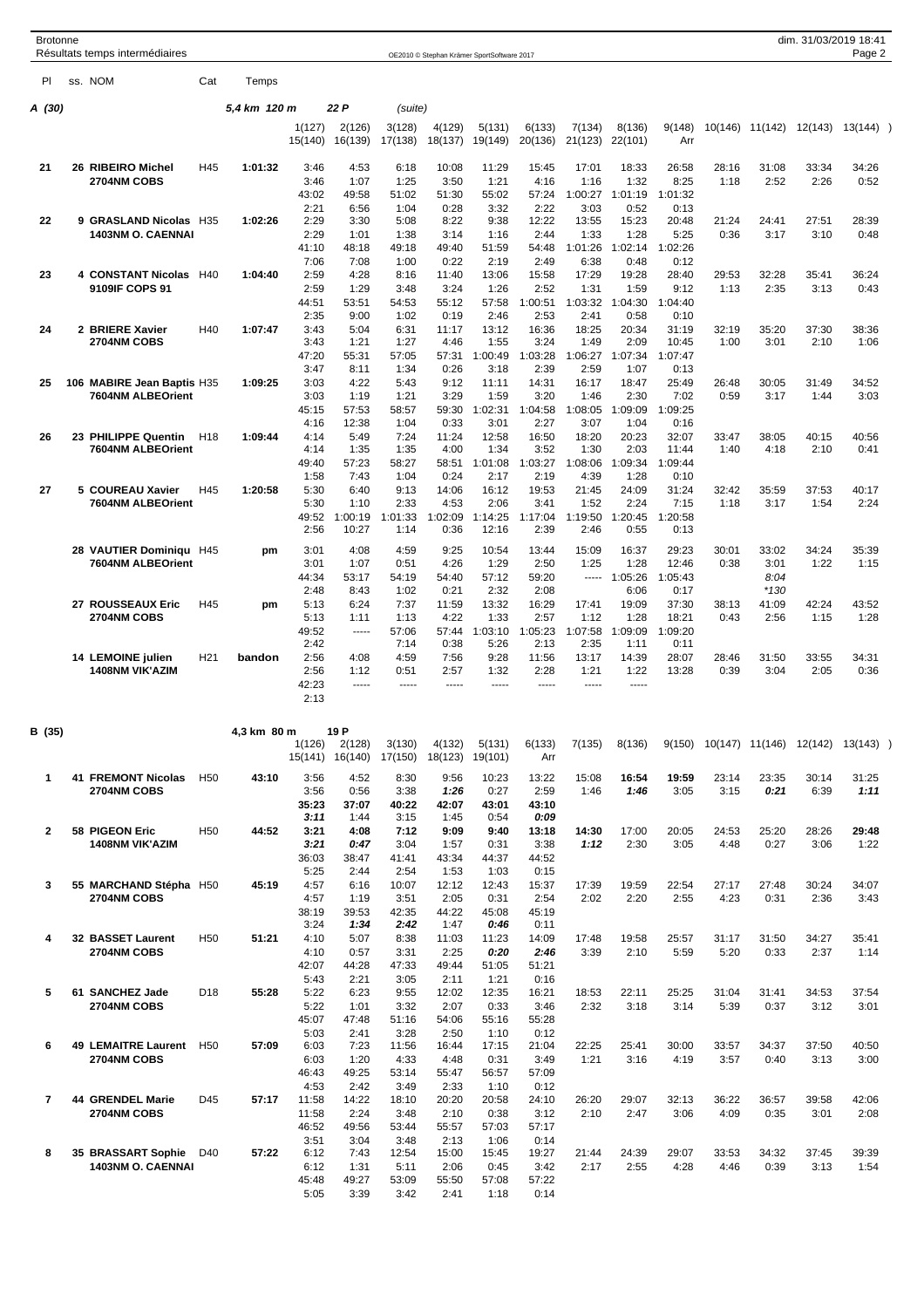| <b>Brotonne</b> |  |                                                |                 |             |                   |                         |                   |                                            |                                 |                 |               |                 |                 |               |                 |               | dim. 31/03/2019 18:41 |  |
|-----------------|--|------------------------------------------------|-----------------|-------------|-------------------|-------------------------|-------------------|--------------------------------------------|---------------------------------|-----------------|---------------|-----------------|-----------------|---------------|-----------------|---------------|-----------------------|--|
|                 |  | Résultats temps intermédiaires                 |                 |             |                   |                         |                   | OE2010 © Stephan Krämer SportSoftware 2017 |                                 |                 |               |                 |                 |               |                 |               | Page 3                |  |
| PI.             |  | ss. NOM                                        | Cat             | Temps       |                   |                         |                   |                                            |                                 |                 |               |                 |                 |               |                 |               |                       |  |
| B (35)          |  |                                                |                 | 4,3 km 80 m |                   | 19 P                    | (suite)           |                                            |                                 |                 |               |                 |                 |               |                 |               |                       |  |
|                 |  |                                                |                 |             |                   |                         |                   |                                            |                                 |                 |               |                 |                 |               |                 |               |                       |  |
|                 |  |                                                |                 |             | 1(126)<br>15(141) | 2(128)<br>16(140)       | 3(130)<br>17(150) | 4(132)<br>18(123)                          | 5(131)<br>19(101)               | 6(133)<br>Arr   | 7(135)        | 8(136)          | 9(150)          |               | 10(147) 11(146) | 12(142)       | $13(143)$ )           |  |
| 9               |  | 51 LEMERCIER Esthel                            | D45             | 58:13       | 6:06              | 7:43                    | 11:39             | 13:34                                      | 13:58                           | 17:22           | 19:51         | 22:20           | 27:07           | 31:00         | 31:33           | 34:40         | 37:44                 |  |
|                 |  | <b>2704NM COBS</b>                             |                 |             | 6:06              | 1:37                    | 3:56              | 1:55                                       | 0:24                            | 3:24            | 2:29          | 2:29            | 4:47            | 3:53          | 0:33            | 3:07          | 3:04                  |  |
|                 |  |                                                |                 |             | 43:18<br>4:18     | 46:02<br>2:44           | 49:14<br>3:12     | 56:33<br>7:19                              | 57:58<br>1:25                   | 58:13<br>0:15   |               |                 |                 |               |                 |               |                       |  |
| 10              |  | <b>36 BRIERE Axelle</b>                        | D40             | 59:13       | 6:50              | 8:46                    | 14:46             | 16:42                                      | 17:17                           | 20:49           | 22:30         | 25:34           | 29:20           | 33:36         | 34:16           | 39:08         | 41:30                 |  |
|                 |  | <b>2704NM COBS</b>                             |                 |             | 6:50              | 1:56                    | 6:00              | 1:56                                       | 0:35                            | 3:32            | 1:41          | 3:04            | 3:46            | 4:16          | 0:40            | 4:52          | 2:22                  |  |
|                 |  |                                                |                 |             | 47:37             | 51:21                   | 55:00             | 57:51                                      | 59:00                           | 59:13           |               |                 |                 |               |                 |               |                       |  |
| 11              |  | <b>45 HEURTAUX Pascal</b>                      | H <sub>50</sub> | 59:27       | 5:07<br>8:41      | 3:44<br>11:00           | 3:39<br>15:25     | 2:51<br>17:42                              | 1:09<br>18:11                   | 0:13<br>22:11   | 25:41         | 28:45           | 32:44           | 36:59         | 37:37           | 41:16         | 43:04                 |  |
|                 |  | <b>1408NM VIK'AZIM</b>                         |                 |             | 8:41              | 2:19                    | 4:25              | 2:17                                       | 0:29                            | 4:00            | 3:30          | 3:04            | 3:59            | 4:15          | 0:38            | 3:39          | 1:48                  |  |
|                 |  |                                                |                 |             | 48:44             | 51:51                   | 55:51             | 58:11                                      | 59:15                           | 59:27           |               |                 |                 |               |                 |               |                       |  |
| 12              |  | <b>34 BORGAT Soizic</b>                        | D35             | 1:00:07     | 4:33<br>5:47      | 3:07<br>6:54            | 4:00<br>10:38     | 2:20<br>12:53                              | 1:04<br>13:24                   | 0:12<br>16:56   | 18:59         | 21:59           | 32:52           | 37:10         | 37:40           | 40:43         | 43:25                 |  |
|                 |  | <b>1403NM O. CAENNAI</b>                       |                 |             | 5:47              | 1:07                    | 3:44              | 2:15                                       | 0:31                            | 3:32            | 2:03          | 3:00            | 10:53           | 4:18          | 0:30            | 3:03          | 2:42                  |  |
|                 |  |                                                |                 |             | 50:22             | 53:14                   | 56:29             | 58:41                                      | 59:55                           | 1:00:07         |               | 4:10            | 36:24           | 41:40         |                 |               |                       |  |
|                 |  |                                                |                 |             | 5:21              | 2:52                    | 3:15              | 2:12                                       | 1:14                            | 0:12            |               | $*127$          | $*148$          | $*145$        |                 |               |                       |  |
| 13              |  | 52 LESAGE Céline<br>7604NM ALBEOrient          | D45             | 1:00:24     | 8:03<br>8:03      | 9:15<br>1:12            | 13:02<br>3:47     | 15:20<br>2:18                              | 15:55<br>0:35                   | 19:51<br>3:56   | 21:58<br>2:07 | 24:46<br>2:48   | 29:20<br>4:34   | 33:11<br>3:51 | 33:45<br>0:34   | 37:02<br>3:17 | 40:00<br>2:58         |  |
|                 |  |                                                |                 | 45:25       | 48:14             | 51:33                   | 58:48             | 1:00:12                                    | 1:00:24                         |                 |               |                 |                 |               |                 |               |                       |  |
|                 |  |                                                |                 |             | 4:27              | 2:49                    | 3:19              | 7:15                                       | 1:24                            | 0:12            |               |                 |                 |               |                 |               |                       |  |
| 14              |  | 33 BEAUVISAGE Bruno H50                        |                 | 1:01:39     | 7:56              | 9:55                    | 13:19             | 16:09                                      | 16:44                           | 19:59           | 22:57         | 25:57           | 30:29           | 34:38         | 35:21           | 39:06         | 41:04                 |  |
|                 |  | 7604NM ALBEOrient                              |                 |             | 7:56<br>46:41     | 1:59<br>50:37           | 3:24<br>58:29     | 2:50<br>1:00:29                            | 0:35<br>1:01:28                 | 3:15<br>1:01:39 | 2:58          | 3:00<br>13:57   | 4:32<br>21:51   | 4:09          | 0:43            | 3:45          | 1:58                  |  |
|                 |  |                                                |                 |             | 4:25              | 3:56                    | 7:52              | 2:00                                       | 0:59                            | 0:11            |               | $*129$          | *134            |               |                 |               |                       |  |
| 15              |  | 56 PELLIN Bertrand                             | H <sub>50</sub> | 1:03:34     | 6:03              | 7:45                    | 12:29             | 14:39                                      | 15:11                           | 19:12           | 21:43         | 24:20           | 33:32           | 38:50         | 39:23           | 42:33         | 45:09                 |  |
|                 |  | 9502IF ACBeaucham                              |                 |             | 6:03              | 1:42                    | 4:44              | 2:10                                       | 0:32                            | 4:01            | 2:31          | 2:37            | 9:12            | 5:18          | 0:33            | 3:10          | 2:36                  |  |
|                 |  |                                                |                 |             | 50:42<br>4:15     | 56:17<br>5:35           | 1:00:00<br>3:43   | 1:02:19<br>2:19                            | 1:03:22<br>1:03                 | 1:03:34<br>0:12 |               |                 |                 |               |                 |               |                       |  |
| 16              |  | 42 FREMONT Raphaëll D20                        |                 | 1:03:56     | 9:24              | 10:32                   | 13:56             | 16:09                                      | 16:46                           | 21:26           | 23:41         | 26:40           | 30:46           | 35:48         | 36:29           | 39:20         | 42:32                 |  |
|                 |  | 2704NM COBS                                    |                 |             | 9:24              | 1:08                    | 3:24              | 2:13                                       | 0:37                            | 4:40            | 2:15          | 2:59            | 4:06            | 5:02          | 0:41            | 2:51          | 3:12                  |  |
|                 |  |                                                |                 |             | 51:34             | 55:42                   | 59:17             | 1:02:36                                    | 1:03:45                         | 1:03:56         |               |                 |                 |               |                 |               |                       |  |
| 17              |  | <b>46 HOFF Olivier</b>                         | H <sub>55</sub> | 1:05:49     | 6:47<br>7:14      | 4:08<br>8:30            | 3:35<br>13:28     | 3:19<br>16:50                              | 1:09<br>17:18                   | 0:11<br>21:00   | 25:12         | 27:54           | 32:04           | 36:24         | 37:07           | 40:24         | 43:57                 |  |
|                 |  | 5703GE T.A. FAMEC                              |                 |             | 7:14              | 1:16                    | 4:58              | 3:22                                       | 0:28                            | 3:42            | 4:12          | 2:42            | 4:10            | 4:20          | 0:43            | 3:17          | 3:33                  |  |
|                 |  |                                                |                 |             | 53:52             | 57:07                   | 1:01:04           | 1:04:29                                    | 1:05:36                         | 1:05:49         |               | 4:46            | 22:47           | 41:36         |                 |               |                       |  |
|                 |  | 107 PHILIPPE Arnaud                            | H <sub>50</sub> |             | 7:03              | 3:15<br>9:37            | 3:57              | 3:25<br>16:45                              | 1:07<br>17:58                   | 0:13            |               | $*127$          | $*134$<br>38:09 | $*145$        |                 |               | 49:03                 |  |
| 18              |  | 7604NM ALBEOrient                              |                 | 1:06:17     | 4:05<br>4:05      | 5:32                    | 14:18<br>4:41     | 2:27                                       | 1:13                            | 20:56<br>2:58   | 28:52<br>7:56 | 31:22<br>2:30   | 6:47            | 42:10<br>4:01 | 42:41<br>0:31   | 46:48<br>4:07 | 2:15                  |  |
|                 |  |                                                |                 |             | 55:34             | 59:01                   | 1:02:54           | 1:05:05                                    |                                 | 1:06:07 1:06:17 |               |                 |                 |               |                 |               |                       |  |
|                 |  |                                                |                 |             | 5:37              | 3:27                    | 3:53              | 2:11                                       | 1:02                            | 0:10            |               |                 |                 |               |                 |               |                       |  |
| 19              |  | 60 ROULLAND Emilie<br><b>1403NM O. CAENNAI</b> | D <sub>21</sub> | 1:09:54     | 11:41<br>11:41    | 12:47<br>1:06           | 17:13<br>4:26     | 19:29<br>2:16                              | 20:02<br>0:33                   | 24:39<br>4:37   | 27:29<br>2:50 | 31:01<br>3:32   | 35:33<br>4:32   | 42:33<br>7:00 | 42:54<br>0:21   | 46:20<br>3:26 | 48:49<br>2:29         |  |
|                 |  |                                                |                 |             | 56:58             | 1:00:24                 | 1:05:35           | 1:08:34                                    | 1:09:45                         | 1:09:54         |               |                 |                 |               |                 |               |                       |  |
|                 |  |                                                |                 |             | 6:40              | 3:26                    | 5:11              | 2:59                                       | 1:11                            | 0:09            |               |                 |                 |               |                 |               |                       |  |
| 20              |  | <b>43 FRELIKH Pavel</b><br>9901NM PassO        | H <sub>50</sub> | 1:10:13     | 5:10<br>5:10      | 6:41<br>1:31            | 11:10<br>4:29     | 13:37<br>2:27                              | 14:04<br>0:27                   | 19:26<br>5:22   | 21:39<br>2:13 | 24:40<br>3:01   | 28:34<br>3:54   | 36:36<br>8:02 | 37:03<br>0:27   | 40:26<br>3:23 | 45:04<br>4:38         |  |
|                 |  |                                                |                 |             | 53:24             | 58:59                   | 1:05:58           | 1:08:48                                    | 1:10:02                         | 1:10:13         |               |                 |                 |               |                 |               |                       |  |
|                 |  |                                                |                 |             | 5:48              | 5:35                    | 6:59              | 2:50                                       | 1:14                            | 0:11            |               |                 |                 |               |                 |               |                       |  |
| 21              |  | 38 DONOVAN Mark                                | H <sub>55</sub> | 1:10:48     | 7:31              | 9:53                    | 15:14             | 17:44                                      | 18:43                           | 23:51           | 26:41         | 30:24           | 35:57           | 41:50         | 42:39           | 47:39         | 50:04                 |  |
|                 |  | 9502IF ACBeaucham                              |                 |             | 7:31<br>58:13     | 2:22<br>1:01:53         | 5:21<br>1:06:26   | 2:30<br>1:09:11                            | 0:59<br>1:10:30                 | 5:08<br>1:10:48 | 2:50          | 3:43            | 5:33            | 5:53          | 0:49            | 5:00          | 2:25                  |  |
|                 |  |                                                |                 |             | 5:36              | 3:40                    | 4:33              | 2:45                                       | 1:19                            | 0:18            |               |                 |                 |               |                 |               |                       |  |
| 22              |  | 39 DUDOUT Loane                                | D <sub>20</sub> | 1:10:49     | 7:25              | 8:31                    | 18:10             | 20:05                                      | 20:39                           | 24:37           | 30:03         | 35:15           | 42:03           | 46:57         | 47:31           | 51:25         | 54:03                 |  |
|                 |  | 2704NM COBS                                    |                 |             | 7:25              | 1:06                    | 9:39              | 1:55                                       | 0:34                            | 3:58            | 5:26          | 5:12            | 6:48            | 4:54          | 0:34            | 3:54          | 2:38                  |  |
|                 |  |                                                |                 |             | 59:58<br>4:34     | 1:03:04<br>3:06         | 1:07:13<br>4:09   | 1:09:36<br>2:23                            | 1:10:37 1:10:49<br>1:01         | 0:12            |               | 26:32<br>$*134$ |                 |               |                 |               |                       |  |
| 23              |  | 40 DUPONT Guillaume H50                        |                 | 1:11:04     | 4:47              | 6:52                    | 11:09             | 13:26                                      | 13:53                           | 17:32           | 19:33         | 22:30           | 26:17           | 39:27         | 40:01           | 43:35         | 47:37                 |  |
|                 |  | 2704NM COBS                                    |                 |             | 4:47              | 2:05                    | 4:17              | 2:17                                       | 0:27                            | 3:39            | 2:01          | 2:57            | 3:47            | 13:10         | 0:34            | 3:34          | 4:02                  |  |
|                 |  |                                                |                 |             | 54:00<br>5:42     | 57:14<br>3:14           | 1:07:28<br>10:14  | 2:26                                       | 1:09:54 1:10:51 1:11:04<br>0:57 | 0:13            |               |                 |                 |               |                 |               |                       |  |
| 24              |  | 57 PIERRE Elodie                               | D <sub>35</sub> | 1:12:01     | 8:37              | 10:19                   | 15:04             | 17:34                                      | 19:43                           | 25:13           | 27:06         | 30:34           | 36:15           | 43:16         | 43:54           | 47:06         | 50:36                 |  |
|                 |  | 2704NM COBS                                    |                 |             | 8:37              | 1:42                    | 4:45              | 2:30                                       | 2:09                            | 5:30            | 1:53          | 3:28            | 5:41            | 7:01          | 0:38            | 3:12          | 3:30                  |  |
|                 |  |                                                |                 |             |                   | 59:37 1:03:34           | 1:07:36           |                                            | 1:10:41 1:11:49                 | 1:12:01         |               |                 |                 |               |                 |               |                       |  |
| 25              |  | 105 VILLEDIEU Florenc D40                      |                 | 1:12:23     | 6:05<br>9:21      | 3:57<br>10:52           | 4:02<br>15:28     | 3:05<br>18:23                              | 1:08<br>19:14                   | 0:12<br>23:38   | 25:14         | 28:26           | 34:51           | 39:28         | 40:07           | 45:59         | 48:57                 |  |
|                 |  | 1403NM O. CAENNAI                              |                 |             | 9:21              | 1:31                    | 4:36              | 2:55                                       | 0:51                            | 4:24            | 1:36          | 3:12            | 6:25            | 4:37          | 0:39            | 5:52          | 2:58                  |  |
|                 |  |                                                |                 |             | 59:04             | 1:03:50                 | 1:08:16           | 1:11:03                                    | 1:12:10                         | 1:12:23         |               |                 |                 |               |                 |               |                       |  |
|                 |  |                                                |                 |             | 6:15              | 4:46                    | 4:26              | 2:47                                       | 1:07                            | 0:13            |               |                 |                 |               |                 |               |                       |  |
| 26              |  | 97 WILD Candice<br>2704NM COBS                 | D <sub>21</sub> | 1:18:08     | 9:20<br>9:20      | 14:51<br>5:31           | 23:28<br>8:37     | 26:00<br>2:32                              | 26:49<br>0:49                   | 31:20<br>4:31   | 34:01<br>2:41 | 37:05<br>3:04   | 40:50<br>3:45   | 46:02<br>5:12 | 46:41<br>0:39   | 52:56<br>6:15 | 55:02<br>2:06         |  |
|                 |  |                                                |                 |             |                   | 1:05:57 1:10:40         | 1:14:40           | 1:16:49                                    | 1:17:54                         | 1:18:08         |               |                 |                 |               |                 |               |                       |  |
|                 |  |                                                |                 |             | 8:49              | 4:43                    | 4:00              | 2:09                                       | 1:05                            | 0:14            |               |                 |                 |               |                 |               |                       |  |
| 27              |  | 37 CARRE Emilie                                | D <sub>21</sub> | 1:18:22     | 10:27             | 14:35                   | 19:20             | 24:14                                      | 25:13                           | 28:50           | 30:55         | 33:56           | 41:14           | 46:46         | 47:21           | 51:28         | 58:45                 |  |
|                 |  | 2704NM COBS                                    |                 |             | 10:27             | 4:08<br>1:04:00 1:10:29 | 4:45<br>1:14:12   | 4:54<br>1:16:50                            | 0:59<br>1:18:08                 | 3:37<br>1:18:22 | 2:05          | 3:01            | 7:18            | 5:32          | 0:35            | 4:07          | 7:17                  |  |
|                 |  |                                                |                 |             | 4:13              | 6:29                    | 3:43              | 2:38                                       | 1:18                            | 0:14            |               |                 |                 |               |                 |               |                       |  |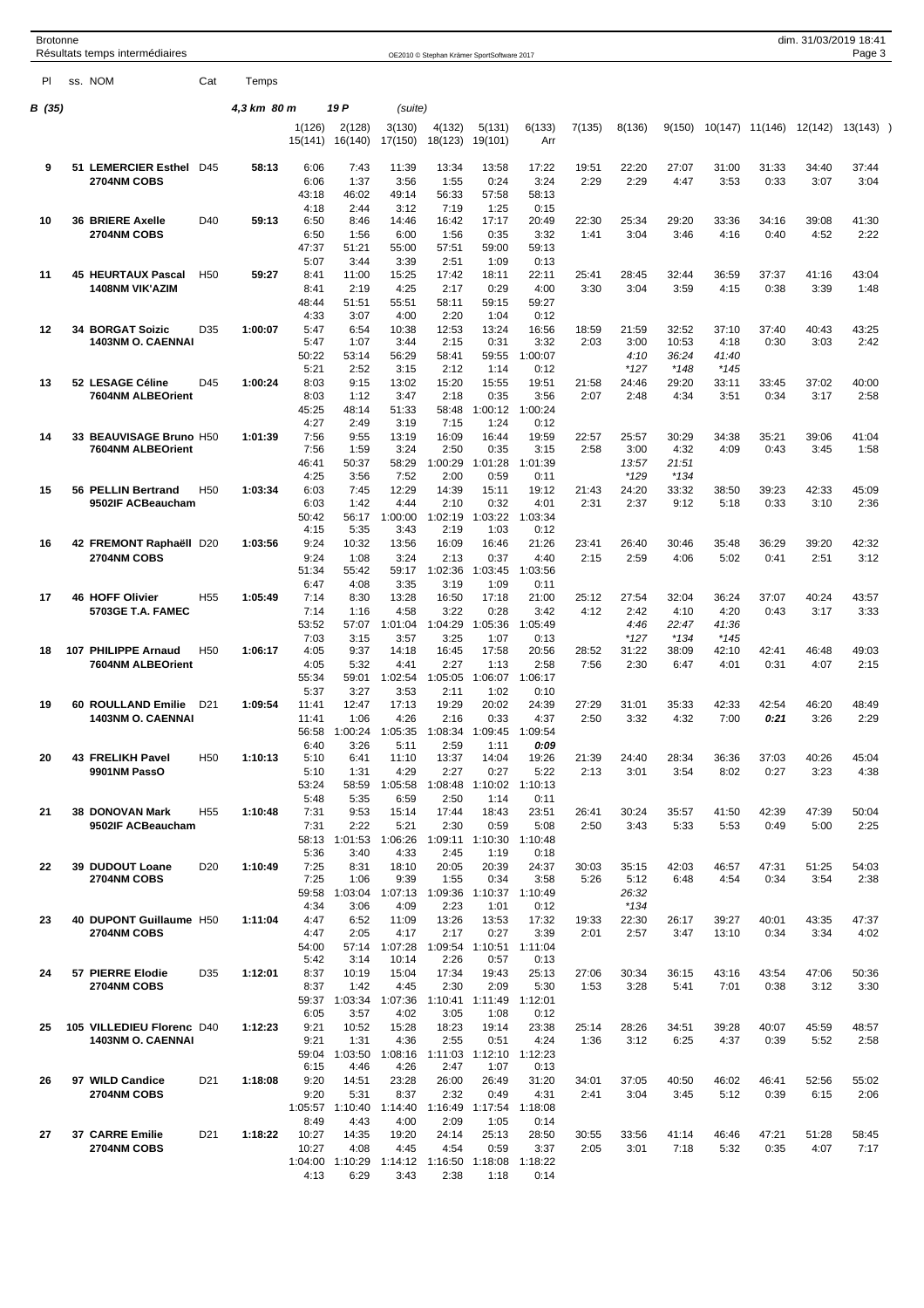| <b>Brotonne</b> | Résultats temps intermédiaires                        |                            |                                          |                                                 |                                           | OE2010 © Stephan Krämer SportSoftware 2017 |                                                  |                                          |                                  |                          |                  |                 |                         | dim. 31/03/2019 18:41 | Page 4          |  |
|-----------------|-------------------------------------------------------|----------------------------|------------------------------------------|-------------------------------------------------|-------------------------------------------|--------------------------------------------|--------------------------------------------------|------------------------------------------|----------------------------------|--------------------------|------------------|-----------------|-------------------------|-----------------------|-----------------|--|
| PI.             | ss. NOM                                               | Cat<br>Temps               |                                          |                                                 |                                           |                                            |                                                  |                                          |                                  |                          |                  |                 |                         |                       |                 |  |
| B (35)          |                                                       | 4,3 km 80 m                |                                          | 19 P                                            | (suite)                                   |                                            |                                                  |                                          |                                  |                          |                  |                 |                         |                       |                 |  |
|                 |                                                       |                            | 1(126)<br>15(141)                        | 2(128)<br>16(140)                               | 3(130)<br>17(150)                         | 4(132)<br>18(123)                          | 5(131)<br>19(101)                                | 6(133)<br>Arr                            | 7(135)                           | 8(136)                   | 9(150)           | 10(147) 11(146) |                         | 12(142)               | $13(143)$ )     |  |
| 28              | 50 LEMARCHAND Sand D45<br><b>1408NM VIK'AZIM</b>      | 1:22:40                    | 6:29<br>6:29<br>1:11:05                  | 7:46<br>1:17<br>1:15:06                         | 15:52<br>8:06<br>1:18:54                  | 18:21<br>2:29<br>1:21:29                   | 19:51<br>1:30<br>1:22:25                         | 23:43<br>3:52<br>1:22:40                 | 30:55<br>7:12                    | 34:06<br>3:11            | 40:13<br>6:07    | 44:27<br>4:14   | 45:06<br>0:39           | 50:37<br>5:31         | 54:42<br>4:05   |  |
| 29              | 47 LECLERE Camille<br>7604NM ALBEOrient               | 1:24:00<br>D <sub>21</sub> | 14:20<br>10:07<br>10:07<br>1:07:58       | 4:01<br>16:04<br>5:57<br>1:15:38                | 3:48<br>20:30<br>4:26<br>1:19:46          | 2:35<br>23:33<br>3:03<br>1:22:30           | 0:56<br>24:49<br>1:16<br>1:23:48                 | 0:15<br>30:22<br>5:33<br>1:24:00         | 32:19<br>1:57                    | 36:08<br>3:49            | 42:49<br>6:41    | 48:56<br>6:07   | 49:30<br>0:34           | 53:12<br>3:42         | 56:11<br>2:59   |  |
| 30              | 59 POULAIN Stéphanie D40<br><b>2704NM COBS</b>        | 1:28:08                    | 9:57<br>16:04<br>16:04<br>1:15:44        | 7:40<br>18:14<br>2:10<br>1:19:30                | 4:08<br>22:19<br>4:05<br>1:23:35          | 2:44<br>24:14<br>1:55<br>1:26:36           | 1:18<br>24:55<br>0:41<br>1:27:54                 | 0:12<br>28:39<br>3:44<br>1:28:08         | 30:55<br>2:16                    | 33:58<br>3:03<br>8:21    | 42:43<br>8:45    | 47:00<br>4:17   | 47:38<br>0:38           | 51:13<br>3:35         | 52:50<br>1:37   |  |
| 31              | 48 LEHAULT andré<br>1406NM vir'king rai               | H <sub>55</sub><br>1:34:22 | 21:33<br>6:10<br>6:10<br>1:15:31<br>4:43 | 3:46<br>8:24<br>2:14<br>1:20:58<br>5:27         | 4:05<br>12:53<br>4:29<br>1:31:16<br>10:18 | 3:01<br>15:29<br>2:36<br>1:32:57<br>1:41   | 1:18<br>16:17<br>0:48<br>1:34:11<br>1:14         | 0:14<br>20:43<br>4:26<br>1:34:22<br>0:11 | 23:14<br>2:31                    | $*127$<br>38:23<br>15:09 | 42:43<br>4:20    | 19:19           | 1:02:02 1:02:32<br>0:30 | 1:06:02<br>3:30       | 1:08:20<br>2:18 |  |
|                 | 62 SANDEVOIR Benoit H55<br><b>1403NM O. CAENNAI</b>   | pm                         | 4:26<br>4:26<br>31:04<br>3:29            | 5:25<br>0:59<br>32:48<br>1:44                   | 7:56<br>2:31<br>35:58<br>3:10             | 9:59<br>2:03<br>37:46<br>1:48              | 10:28<br>0:29<br>38:41<br>0:55                   | 13:34<br>3:06<br>38:53<br>0:12           | 15:03<br>1:29                    | 17:26<br>2:23            | 20:06<br>2:40    | 22:54<br>2:48   | 23:21<br>0:27           | 25:56<br>2:35         | -----           |  |
|                 | 53 LETOURNEUR Gaëll D35<br><b>1408NM VIK'AZIM</b>     | pm                         | 11:32<br>11:32<br>1:14:40<br>5:38        | 13:40<br>2:08<br>-----                          | 22:41<br>9:01<br>1:23:14<br>8:34          | 25:55<br>3:14<br>1:26:25<br>3:11           | 26:52<br>0:57<br>1:28:04<br>1:39                 | 32:51<br>5:59<br>1:28:18<br>0:14         | 35:08<br>2:17                    | 39:50<br>4:42            | 48:18<br>8:28    | 55:44<br>7:26   | 56:34<br>0:50           | 1:01:27<br>4:53       | 1:05:14<br>3:47 |  |
|                 | <b>54 MAHALIN Estelle</b><br><b>1403NM O. CAENNAI</b> | D <sub>18</sub><br>bandon  | 4:26<br>4:26<br>1.1.1.1                  | 5:31<br>1:05<br>$- - - - -$                     | 16:49<br>11:18<br>$- - - - -$             | 18:35<br>1:46<br>$- - - - -$               | 19:04<br>0:29<br>$- - - - -$                     | 22:16<br>3:12<br>46:40<br>19:21          | 24:25<br>2:09                    | 27:19<br>2:54            | -----            | -----           |                         |                       |                 |  |
|                 | 63 SPRECHER Laurent H55<br>7604NM ALBEOrient          | bandon                     | 7:28<br>7:28<br>$- - - - -$              | 8:52<br>1:24<br>$- - - - -$                     | 12:29<br>3:37<br>$- - - - -$              | 14:42<br>2:13<br>-----                     | 15:22<br>0:40<br>$- - - - -$                     | 19:11<br>3:49                            | 21:16<br>2:05                    | 24:45<br>3:29            | 28:48<br>4:03    | 37:08<br>8:20   | 37:48<br>0:40           | 41:24<br>3:36         | 43:57<br>2:33   |  |
| C (12)          |                                                       | 4,2 km 95 m                |                                          | 18 P                                            |                                           |                                            |                                                  |                                          |                                  |                          |                  |                 |                         |                       |                 |  |
|                 |                                                       |                            | 1(127)<br>15(121)                        | 2(126)<br>16(148)                               | 3(128)<br>17(123)                         | 4(130)<br>18(101)                          | 5(132)<br>Arr                                    | 6(133)                                   | 7(134)                           | 8(136)                   | 9(150)           | 10(146) 11(145) |                         | 12(144)               | 13(141)         |  |
| 1               | 69 DESLANDES Gilles<br><b>1403NM O. CAENNAI</b>       | H60<br>49:02               | 3:50<br>3:50<br>35:29<br>1:31            | 4:51<br>1:01<br>44:21<br>8:52                   | 5:48<br>0:57<br>47:59<br>3:38             | 9:25<br>3:37<br>48:50<br>0:51              | 11:11<br>1:46<br>49:02<br>0:12                   | 14:16<br>3:05                            | 15:45<br>1:29                    | 17:27<br>1:42            | 20:35<br>3:08    | 23:59<br>3:24   | 26:54<br>2:55           | 28:02<br>1:08         | 31:44<br>3:42   |  |
| 2               | 64 ANTOINE Christine<br><b>1403NM O. CAENNAI</b>      | D <sub>55</sub><br>53:14   | 3:52<br>3:52<br>45:18<br>1:44            | 5:12<br>1:20<br>48:13<br>2:55                   | 6:41<br>1:29<br>51:39<br>3:26             | 10:16<br>3:35<br>53:00<br>1:21             | 12:05<br>1:49<br>53:14<br>0:14                   | 15:41<br>3:36                            | 17:23<br>1:42                    | 19:20<br>1:57            | 27:53<br>8:33    | 31:16<br>3:23   | 36:13<br>4:57           | 37:22<br>1:09         | 41:15<br>3:53   |  |
| 3               | 66 CALANDOT J-Pierre H65<br>1403NM O. CAENNAI         | 1:05:14                    | 4:38<br>4:38<br>53:13<br>2:35            | 6:14<br>1:36<br>57:27<br>4:14                   | 7:45<br>1:31<br>1:03:31<br>6:04           | 13:01<br>5:16<br>1:23                      | 15:25<br>2:24<br>1:04:54 1:05:14<br>0:20         | 21:14<br>5:49                            | 23:17<br>2:03                    | 26:04<br>2:47            | 30:00<br>3:56    | 35:24<br>5:24   | 39:43<br>4:19           | 41:28<br>1:45         | 47:31<br>6:03   |  |
| 4               | 74 PICARD J-Pierre<br>2704NM COBS                     | H <sub>60</sub><br>1:06:33 | 9:48<br>9:48<br>54:57<br>1:53            | 11:14<br>1:26<br>2:55                           | 12:18<br>1:04<br>57:52 1:05:07<br>7:15    | 16:55<br>4:37<br>1:10                      | 18:59<br>2:04<br>1:06:17 1:06:33<br>0:16         | 22:51<br>3:52                            | 24:42<br>1:51                    | 26:39<br>1:57            | 30:20<br>3:41    | 38:57<br>8:37   | 43:44<br>4:47           | 44:41<br>0:57         | 48:58<br>4:17   |  |
| 5               | 75 VAUTIER Sophie<br>1406NM vir'king rai              | 1:15:26<br>D <sub>50</sub> | 4:39<br>4:39<br>1:03:19                  | 6:24<br>1:45<br>1:08:51                         | 9:31<br>3:07<br>1:13:55                   | 14:52<br>5:21                              | 17:25<br>2:33<br>1:15:13 1:15:26                 | 22:04<br>4:39                            | 24:21<br>2:17<br>47:36           | 27:16<br>2:55            | 34:01<br>6:45    | 41:55<br>7:54   | 49:11<br>7:16           | 50:38<br>1:27         | 55:50<br>5:12   |  |
| 6               | 70 EUDIER Agnès<br>2704NM COBS                        | D <sub>55</sub><br>1:19:17 | 2:29<br>8:00<br>8:00<br>1:07:55          | 5:32<br>9:41<br>1:41<br>1:12:27                 | 5:04<br>12:25<br>2:44<br>1:17:33          | 1:18<br>22:12<br>9:47<br>1:29              | 0:13<br>25:55<br>3:43<br>1:19:02 1:19:17         | 30:58<br>5:03                            | $*142$<br>33:11<br>2:13          | 36:29<br>3:18            | 43:41<br>7:12    | 49:15<br>5:34   | 54:38<br>5:23           | 56:17<br>1:39         | 1:01:28<br>5:11 |  |
| $\overline{7}$  | <b>73 PANCHOUT Anne</b><br>2704NM COBS                | D <sub>50</sub><br>1:22:55 | 2:17<br>5:18<br>5:18<br>2:07             | 4:32<br>7:12<br>1:54<br>1:09:22 1:15:57<br>6:35 | 5:06<br>12:59<br>5:47<br>1:21:08<br>5:11  | 18:43<br>5:44<br>1:32                      | 0:15<br>22:38<br>3:55<br>1:22:40 1:22:55<br>0:15 | 28:41<br>6:03                            | 30:35<br>1:54                    | 33:56<br>3:21            | 41:05<br>7:09    | 46:28<br>5:23   | 52:06<br>5:38           | 53:26<br>1:20         | 1:02:07<br>8:41 |  |
| 8               | 68 COUPEY Guy<br>2704NM COBS                          | H75<br>1:29:53             | 8:56<br>8:56<br>1:13:05<br>3:00          | 11:02<br>2:06<br>1:18:40<br>5:35                | 14:13<br>3:11<br>1:27:27<br>8:47          | 19:50<br>5:37<br>1:29:25<br>1:58           | 23:30<br>3:40<br>1:29:53<br>0:28                 | 31:19<br>7:49                            | 33:39<br>2:20<br>56:30<br>$*144$ | 36:45<br>3:06            | 42:40<br>5:55    | 50:39<br>7:59   | 59:15<br>8:36           | 1:00:44<br>1:29       | 1:06:17<br>5:33 |  |
| 9               | 72 HOFF Mireille<br>5703GE T.A. FAMEC                 | D <sub>55</sub><br>1:55:41 | 9:22<br>9:22<br>1:38:40<br>2:44          | 11:56<br>2:34<br>1:45:50<br>7:10                | 16:47<br>4:51<br>1:53:31<br>7:41          | 25:16<br>8:29<br>1:55:24<br>1:53           | 35:38<br>10:22<br>1:55:41<br>0:17                | 42:42<br>7:04                            | 45:09<br>2:27                    | 48:55<br>3:46            | 1:06:27<br>17:32 | 1:14:23<br>7:56 | 1:20:50<br>6:27         | 1:24:26<br>3:36       | 1:30:52<br>6:26 |  |
|                 | 65 BEAUVISAGE Valéri D50<br>2704NM COBS               | pm                         | 4:07<br>4:07<br>50:49<br>1:59            | 5:32<br>1:25<br>53:46<br>2:57                   | 9:47<br>4:15<br>57:09<br>3:23             | 13:20<br>3:33<br>58:17<br>1:08             | 15:26<br>2:06<br>58:32<br>0:15                   | 19:10<br>3:44                            | 20:50<br>1:40                    | 22:44<br>1:54            | 25:49<br>3:05    | 30:21<br>4:32   | $- - - - -$             | 33:41<br>3:20         | 45:53<br>12:12  |  |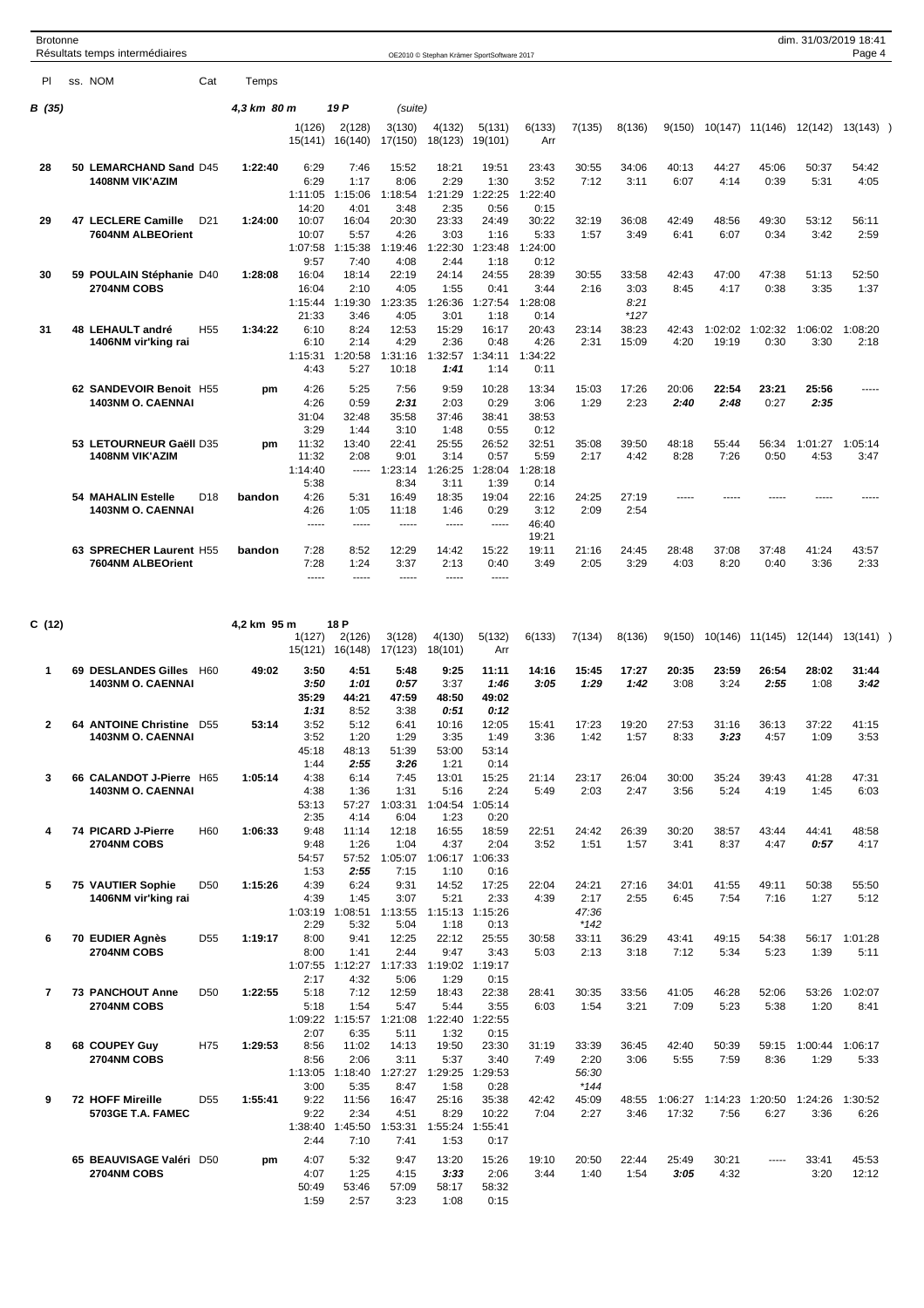| <b>Brotonne</b> | Résultats temps intermédiaires                                      |                 |             |                               |                               |                      |                          | OE2010 © Stephan Krämer SportSoftware 2017 |                       |                       |                       |                        |                       |                       | dim. 31/03/2019 18:41 | Page 5                |  |
|-----------------|---------------------------------------------------------------------|-----------------|-------------|-------------------------------|-------------------------------|----------------------|--------------------------|--------------------------------------------|-----------------------|-----------------------|-----------------------|------------------------|-----------------------|-----------------------|-----------------------|-----------------------|--|
| PI              | ss. NOM                                                             | Cat             | Temps       |                               |                               |                      |                          |                                            |                       |                       |                       |                        |                       |                       |                       |                       |  |
| C (12)          |                                                                     |                 | 4,2 km 95 m |                               | 18 P                          | (suite)              |                          |                                            |                       |                       |                       |                        |                       |                       |                       |                       |  |
|                 |                                                                     |                 |             | 1(127)<br>15(121)             | 2(126)<br>16(148)             | 3(128)<br>17(123)    | 4(130)<br>18(101)        | 5(132)<br>Arr                              | 6(133)                | 7(134)                | 8(136)                | 9(150)                 |                       | 10(146) 11(145)       | 12(144)               | 13(141)               |  |
|                 | 67 CALANDOT Michelle D65                                            |                 | pm          | 8:09                          | 10:12                         | 13:07                | 19:03                    | 23:17                                      | 29:59                 | 32:18                 | 36:24                 | 52:41                  | -----                 | 1:19:56               | 1:21:37 1:27:51       |                       |  |
|                 | 1403NM O. CAENNAI                                                   |                 |             | 8:09<br>1:42:54               | 2:03<br>1:49:03               | 2:55<br>1:59:08      | 5:56<br>2:01:17          | 4:14<br>2:01:36                            | 6:42                  | 2:19<br>59:39         | 4:06                  | 16:17                  |                       | 27:15                 | 1:41                  | 6:14                  |  |
|                 | 71 GRAIN Nathalie                                                   | D <sub>55</sub> | bandon      | 3:55<br>10:21                 | 6:09<br>12:42                 | 10:05<br>16:06       | 2:09<br>24:09            | 0:19<br>27:38                              | 37:17                 | $*147$<br>39:19       | 42:35                 | 50:48                  | -----                 |                       | -----                 | -----                 |  |
|                 | 2704NM COBS                                                         |                 |             | 10:21<br>56:52<br>6:04        | 2:21<br>-----                 | 3:24<br>-----        | 8:03<br>1:11:53<br>15:01 | 3:29<br>1:12:12<br>0:19                    | 9:39                  | 2:02                  | 3:16                  | 8:13                   |                       |                       |                       |                       |  |
|                 |                                                                     |                 |             |                               |                               |                      |                          |                                            |                       |                       |                       |                        |                       |                       |                       |                       |  |
| D (6)           |                                                                     |                 | 3,7 km 80 m | 1(130)<br>15(101)             | 15 P<br>2(129)<br>Arr         | 3(132)               | 4(131)                   | 5(133)                                     | 6(117)                | 7(118)                | 8(119)                | 9(120)                 | 10(102)               | 11(122)               | 12(144)               | $13(142)$ )           |  |
| $\mathbf 1$     | <b>76 BRIERE Eliot</b><br>2704NM COBS                               | H <sub>16</sub> | 35:34       | 6:49<br>6:49<br>35:23         | 7:16<br>0:27<br>35:34         | 8:44<br>1:28         | 9:13<br>0:29             | 12:24<br>3:11                              | 15:10<br>2:46         | 17:44<br>2:34         | 19:27<br>1:43         | 20:38<br>1:11          | 22:48<br>2:10         | 24:29<br>1:41         | 28:29<br>4:00         | 29:44<br>1:15         |  |
| $\overline{2}$  | 77 DUPONT Gauthier                                                  | H <sub>16</sub> | 36:30       | 0:52<br>6:49                  | 0:11<br>7:12                  | 8:36                 | 8:57                     | 11:58                                      | 14:34                 | 16:45                 | 17:48                 | 18:49                  | 20:34                 | 22:20                 | 25:47                 | 27:21                 |  |
|                 | 2704NM COBS                                                         |                 |             | 6:49<br>36:20<br>0:51         | 0:23<br>36:30<br>0:10         | 1:24                 | 0:21                     | 3:01                                       | 2:36                  | 2:11                  | 1:03                  | 1:01                   | 1:45                  | 1:46                  | 3:27                  | 1:34                  |  |
| 3               | 78 HEURTAUX Ana                                                     | D <sub>16</sub> | 41:02       | 7:18                          | 7:44                          | 9:18                 | 9:43                     | 12:53                                      | 17:24                 | 20:25                 | 21:46                 | 22:52                  | 24:46                 | 26:31                 | 30:09                 | 31:34                 |  |
|                 | <b>1408NM VIK'AZIM</b>                                              |                 |             | 7:18<br>40:49<br>1:11         | 0:26<br>41:02<br>0:13         | 1:34                 | 0:25                     | 3:10                                       | 4:31                  | 3:01                  | 1:21                  | 1:06                   | 1:54                  | 1:45                  | 3:38                  | 1:25                  |  |
| 4               | 80 POULAIN Arthur<br>2704NM COBS                                    | H <sub>16</sub> | 42:21       | 5:37<br>5:37<br>42:12         | 6:03<br>0:26<br>42:21         | 7:36<br>1:33         | 8:01<br>0:25             | 11:05<br>3:04                              | 13:32<br>2:27         | 16:05<br>2:33         | 17:34<br>1:29         | 19:24<br>1:50          | 21:50<br>2:26         | 28:47<br>6:57         | 33:15<br>4:28         | 35:04<br>1:49         |  |
| 5               | 81 YAHI Enzo                                                        | H <sub>16</sub> | 46:23       | 0:56<br>9:00                  | 0:09<br>9:28                  | 11:12                | 11:33                    | 14:40                                      | 17:49                 | 20:19                 | 21:50                 | 23:30                  | 25:45                 | 30:24                 | 34:26                 | 36:09                 |  |
|                 | <b>1403NM O. CAENNAI</b>                                            |                 |             | 9:00<br>46:14<br>0:55         | 0:28<br>46:23<br>0:09         | 1:44                 | 0:21                     | 3:07                                       | 3:09                  | 2:30                  | 1:31                  | 1:40                   | 2:15                  | 4:39                  | 4:02                  | 1:43                  |  |
| 6               | 79 LEMARCHAND Loui H16<br><b>1408NM VIK'AZIM</b>                    |                 | 51:07       | 6:31<br>6:31<br>50:58<br>1:12 | 7:03<br>0:32<br>51:07<br>0:09 | 8:48<br>1:45         | 9:24<br>0:36             | 12:49<br>3:25                              | 18:05<br>5:16         | 20:56<br>2:51         | 23:19<br>2:23         | 24:35<br>1:16          | 27:13<br>2:38         | 32:26<br>5:13         | 38:57<br>6:31         | 41:26<br>2:29         |  |
|                 | Open Orange (3)                                                     |                 | 3,7 km 0 m  |                               | 15 P                          |                      |                          |                                            |                       |                       |                       |                        |                       |                       |                       |                       |  |
|                 |                                                                     |                 |             | 1(130)<br>15(101)             | 2(129)<br>Arr                 | 3(132)               | 4(131)                   | 5(133)                                     | 6(117)                | 7(118)                | 8(119)                | 9(120)                 | 10(102)               | 11(122)               | 12(144)               | $13(142)$ )           |  |
| 1               | 100 WERDA Justine                                                   | OpO             | 52:08       | 7:04                          | 7:35                          | 9:30                 | 10:08                    | 16:23                                      | 20:55                 | 23:41                 | 26:39                 | 28:02                  | 31:04                 | 34:04                 | 39:40                 | 43:28                 |  |
|                 | 1403NM O. CAENNAI                                                   |                 |             | 7:04<br>51:57<br>1:08         | 0:31<br>52:08<br>0:11         | 1:55                 | 0:38                     | 6:15                                       | 4:32                  | 2:46                  | 2:58                  | 1:23                   | 3:02                  | 3:00                  | 5:36                  | 3:48                  |  |
| $\overline{2}$  | 98 MARIE Loris<br>1406NM vir'king rai                               | OpO             | 1:01:11     | 13:24<br>13:24<br>1:01:01     | 14:01<br>0:37<br>1:01:11      | 16:08<br>2:07        | 16:42<br>0:34            | 20:25<br>3:43                              | 23:47<br>3:22         | 27:11<br>3:24         | 30:10<br>2:59         | 38:08<br>7:58          | 40:47<br>2:39         | 43:26<br>2:39         | 49:39<br>6:13         | 52:35<br>2:56         |  |
|                 | 99 PARQUET Frédéric<br><b>1408NM VIK'AZIM</b>                       | OpO             | bandon      | 1:05<br>$- - - - -$           | 0:10<br>-----                 | -----                | -----                    | -----                                      | -----                 | -----                 | -----                 | $- - - - -$            | 58:41<br>58:41        | -----                 | -----                 |                       |  |
|                 |                                                                     |                 |             | 1:03:06<br>4:25               | 1:03:31<br>0:25               |                      | 15:10<br>$*111$          | 18:37<br>$*110$                            | 27:00<br>$*113$       | 30:26<br>$*109$       | 32:45<br>$*108$       | 36:45<br>$*107$        | 39:17<br>$*104$       | 42:14<br>$*105$       | 48:08<br>$*115$       | 53:31<br>$*116$       |  |
| E(10)           |                                                                     |                 | 2,5 km 15 m | 1(117)                        | 12 P<br>2(118)                | 3(105)               | 4(119)                   | 5(124)                                     | 6(125)                | 7(120)                | 8(116)                | 9(121)                 | 10(122)               | 11(123)               | 12(101)               | Arr                   |  |
| $\mathbf 1$     | <b>84 MAHALIN Flavie</b>                                            | D <sub>14</sub> | 20:37       | 1:53                          | 4:19                          | 5:26                 | 6:05                     | 7:29                                       | 9:29                  | 11:31                 | 12:48                 | 15:04                  | 18:02                 | 19:29                 | 20:27                 | 20:37                 |  |
| $\mathbf{2}$    | <b>1403NM O. CAENNAI</b><br>90 TISSANDIER Agathe D14<br>2704NM COBS |                 | 23:32       | 1:53<br>1:40<br>1:40          | 2:26<br>4:10<br>2:30          | 1:07<br>5:24<br>1:14 | 0:39<br>6:04<br>0:40     | 1:24<br>8:00<br>1:56                       | 2:00<br>9:46<br>1:46  | 2:02<br>12:17<br>2:31 | 1:17<br>13:42<br>1:25 | 2:16<br>17:59<br>4:17  | 2:58<br>20:31<br>2:32 | 1:27<br>22:22<br>1:51 | 0:58<br>23:21<br>0:59 | 0:10<br>23:32<br>0:11 |  |
| 3               | 82 BRASSART Elouan<br><b>1403NM O. CAENNAI</b>                      | H <sub>14</sub> | 23:45       | 1:34<br>1:34                  | 3:54<br>2:20                  | 5:06<br>1:12         | 6:00<br>0:54             | 8:01<br>2:01                               | 9:50<br>1:49          | 13:28<br>3:38         | 14:57<br>1:29         | 17:28<br>2:31          | 20:27<br>2:59         | 22:23<br>1:56         | 23:36<br>1:13         | 23:45<br>0:09         |  |
| 4               | <b>87 POULAIN Justine</b>                                           | D14             | 26:23       | 1:58                          | 4:52                          | 6:11                 | 7:09                     | 9:09                                       | 11:59                 | 14:55                 | 16:16                 | 18:45                  | 21:16                 | 24:21                 | 26:12                 | 26:23                 |  |
| 5               | 2704NM COBS<br>96 FRELIKH Pavel<br>9901NM PassO                     | H <sub>14</sub> | 38:28       | 1:58<br>1:52<br>1:52<br>20:50 | 2:54<br>6:12<br>4:20          | 1:19<br>8:00<br>1:48 | 0:58<br>9:12<br>1:12     | 2:00<br>11:29<br>2:17                      | 2:50<br>13:51<br>2:22 | 2:56<br>16:53<br>3:02 | 1:21<br>18:35<br>1:42 | 2:29<br>31:31<br>12:56 | 2:31<br>34:18<br>2:47 | 3:05<br>36:51<br>2:33 | 1:51<br>38:17<br>1:26 | 0:11<br>38:28<br>0:11 |  |
|                 |                                                                     |                 |             | $*150$                        |                               |                      |                          |                                            |                       |                       |                       |                        |                       |                       |                       |                       |  |
| 6               | 85 MOY Cléante<br>7604NM ALBEOrient                                 | H <sub>14</sub> | 41:31       | 2:19<br>2:19                  | 5:53<br>3:34                  | 8:25<br>2:32         | 9:25<br>1:00             | 12:43<br>3:18                              | 22:09<br>9:26         | 25:57<br>3:48         | 27:49<br>1:52         | 32:23<br>4:34          | 36:44<br>4:21         | 39:59<br>3:15         | 41:19<br>1:20         | 41:31<br>0:12         |  |
| $\overline{7}$  | <b>88 RASSE NOE</b><br>7604NM ALBEOrient                            | H <sub>14</sub> | 42:34       | 3:13<br>3:13                  | 8:05<br>4:52                  | 10:43<br>2:38        | 13:13<br>2:30            | 16:30<br>3:17                              | 22:16<br>5:46         | 27:14<br>4:58         | 28:40<br>1:26         | 33:48<br>5:08          | 38:29<br>4:41         | 40:58<br>2:29         | 42:24<br>1:26         | 42:34<br>0:10         |  |
| 8               | <b>86 POULAIN Elsa</b>                                              | D <sub>14</sub> | 58:31       | 24:05                         | 27:15                         | 28:59                | 29:54                    | 32:43                                      | 36:44                 | 43:09                 | 44:50                 | 49:55                  | 54:32                 | 56:57                 | 58:21                 | 58:31                 |  |
| 9               | 2704NM COBS<br>89 SIELER Gabrielle                                  | D14             | 59:33       | 24:05<br>3:06                 | 3:10<br>6:57                  | 1:44<br>9:18         | 0:55<br>10:12            | 2:49<br>12:58                              | 4:01<br>16:45         | 6:25<br>22:00         | 1:41<br>28:57         | 5:05<br>32:41          | 4:37<br>53:38         | 2:25<br>58:10         | 1:24<br>59:21         | 0:10<br>59:33         |  |
|                 | <b>1408NM VIK'AZIM</b>                                              |                 |             | 3:06                          | 3:51                          | 2:21                 | 0:54                     | 2:46                                       | 3:47                  | 5:15                  | 6:57                  | 3:44                   | 20:57                 | 4:32                  | 1:11                  | 0:12                  |  |